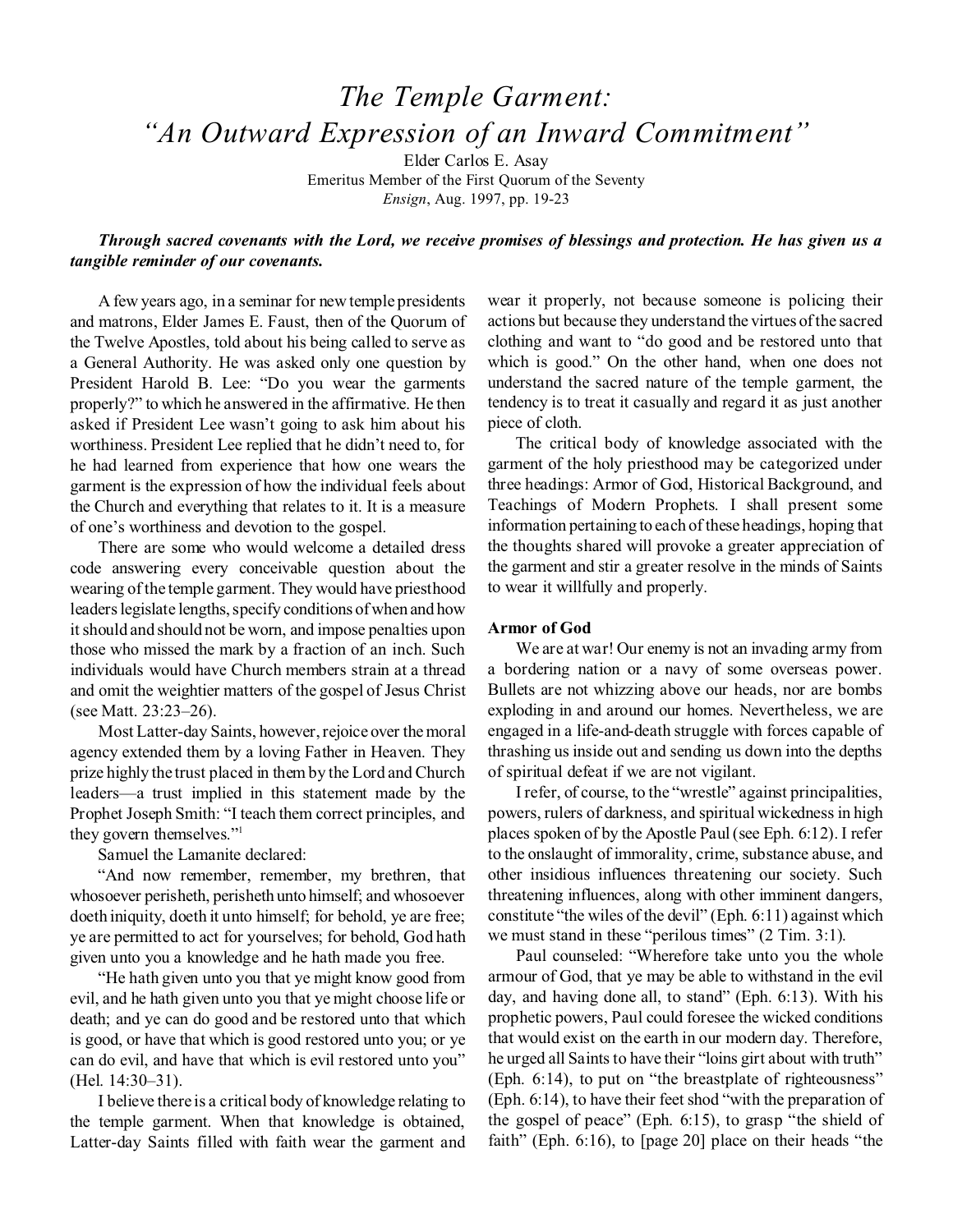helmet of salvation" (Eph. 6:17), to take "the sword of the Spirit, which is the word of God" (Eph. 6:17), and to pray always (see Eph. 6:18) so that they might be preserved. He knew that armor made of truth, righteousness, faith, spirit, and prayer would protect people from the "fiery darts" (Eph. 6:16) crafted and thrown by Satan and his henchmen.

There is, however, another piece of armor worthy of our consideration. It is the special underclothing known as the temple garment, or garment of the holy priesthood, worn by members of The Church of Jesus Christ of Latter-day Saints who have received their temple endowment. This garment, worn day and night, serves three important purposes: it is a reminder of the sacred covenants made with the Lord in His holy house, a protective covering for the body, and a symbol of the modesty of dress and living that should characterize the lives of all the humble followers of Christ.

It is written that "the white garment symbolizes purity and helps assure modesty, respect for the attributes of God, and, to the degree it is honored, *a token of what Paul regarded as taking upon one the whole armor of God* (Eph. 6:13; cf. D&C 27:15). … Garments bear several simple marks of orientation toward the gospel principles of obedience, truth, life, and discipleship in Christ."<sup>2</sup>

Much, much more could be said about the war for the souls of men and the whole armor of God. The war on the earth began in the days of Adam, continued down through the years with Moses and the children of Israel, and still rages in a dispensation known as the fulness of times—a dispensation ushered in by the revelations received through the Prophet Joseph Smith. Hence, the issue of protective coverings enabling us to withstand the fiery darts of Satan will continue to be of great significance.

We must put on the armor of God spoken of by the Apostle Paul and [page 21] reiterated in a modern revelation (see D&C 27:15–18). We must also "put on the armor of righteousness" (2 Ne. 1:23) symbolized by the temple garment. Otherwise, we may lose the war and perish.

The heavy armor worn by soldiers of a former day, including helmets, shields, and breastplates, determined the outcome of some battles. However, the real battles of life in our modern day will be won by those who are clad in a spiritual armor—an armor consisting of faith in God, faith in self, faith in one's cause, and faith in one's leaders. The piece of armor called the temple garment not only provides the comfort and warmth of a cloth covering, it also strengthens the wearer to resist temptation, fend off evil influences, and stand firmly for the right.

#### **Historical Background**

It should be understood that "the things of the Lord" (2 Ne. 4:16) have included sacred clothing from the very beginning of this world. The scriptures contain many references to the wearing of special garments by the ancients. Prior to their expulsion from the Garden of Eden, Adam and Eve were clad in sacred clothing. We read: "Unto Adam also and to his wife did the Lord God make coats of skins, and clothed them" (Gen. 3:21).

They received this clothing in a context of instruction on the Atonement, sacrifice, repentance, and forgiveness (see Moses 5:5–8). The temple garment given to Latter-day Saints is provided in a similar context. It is given to remind wearers of the continuing need for repentance, the need to honor binding covenants made in the house of the Lord, and the need to cherish and share virtue in our daily living so that promised blessings may be claimed.

Moses was commanded to place holy garments and priestly vestments upon Aaron and others, thus preparing them to officiate in the tabernacle. Said the Lord to Moses, "And take thou unto thee Aaron thy brother, and his sons with him, from among the children of Israel … and thou shalt make holy garments for Aaron thy brother for glory and for beauty … that he may minister unto me in the priest's office" (Ex. 28:1–3).

References to Aaron's clothing and the vestments of the priesthood worn by selected leaders in Old Testament times are accompanied by expressions such as "precious garments," "glorious garments," "garments of honor," "coats of glory," and "garments of salvation."<sup>3</sup> These expressions may apply more particularly to the raiment worn by those who officiated in tabernacle or temple rites; nevertheless, these descriptive words also apply to the sacred clothing worn on a daily basis by those "who call themselves by [God's] name and are essaying to [become] saints" (D&C 125:2). The honor, glory, and precious nature of sacred garments, whether worn only in the temple or in everyday life under street clothes, transcends the material of which they are made. Their full worth and beauty is appreciated and regarded as precious or glorious when viewed through the "eye of faith" (Alma 5:15).

"The garment is inadequate without the thing that it signifies. … It won't protect you unless you're true and faithful to your covenant, and only to the degree to which you don't dishonor your garment has it any significance at all. Only on that condition that you don't dishonor it, that you're pure, that you are true and faithful to your covenant—does the garment have any benefit," wrote Hugh Nibley, an emeritus professor of ancient scripture at Brigham Young University.<sup>4</sup>

Yes, garments have been worn by prophets and other righteous Saints throughout the ages, whenever the ordinances of the priesthood and the temple have been available to the children of men. When the Church was restored to the earth in our day, the sacred priesthood ordinances associated with the holy temple were revealed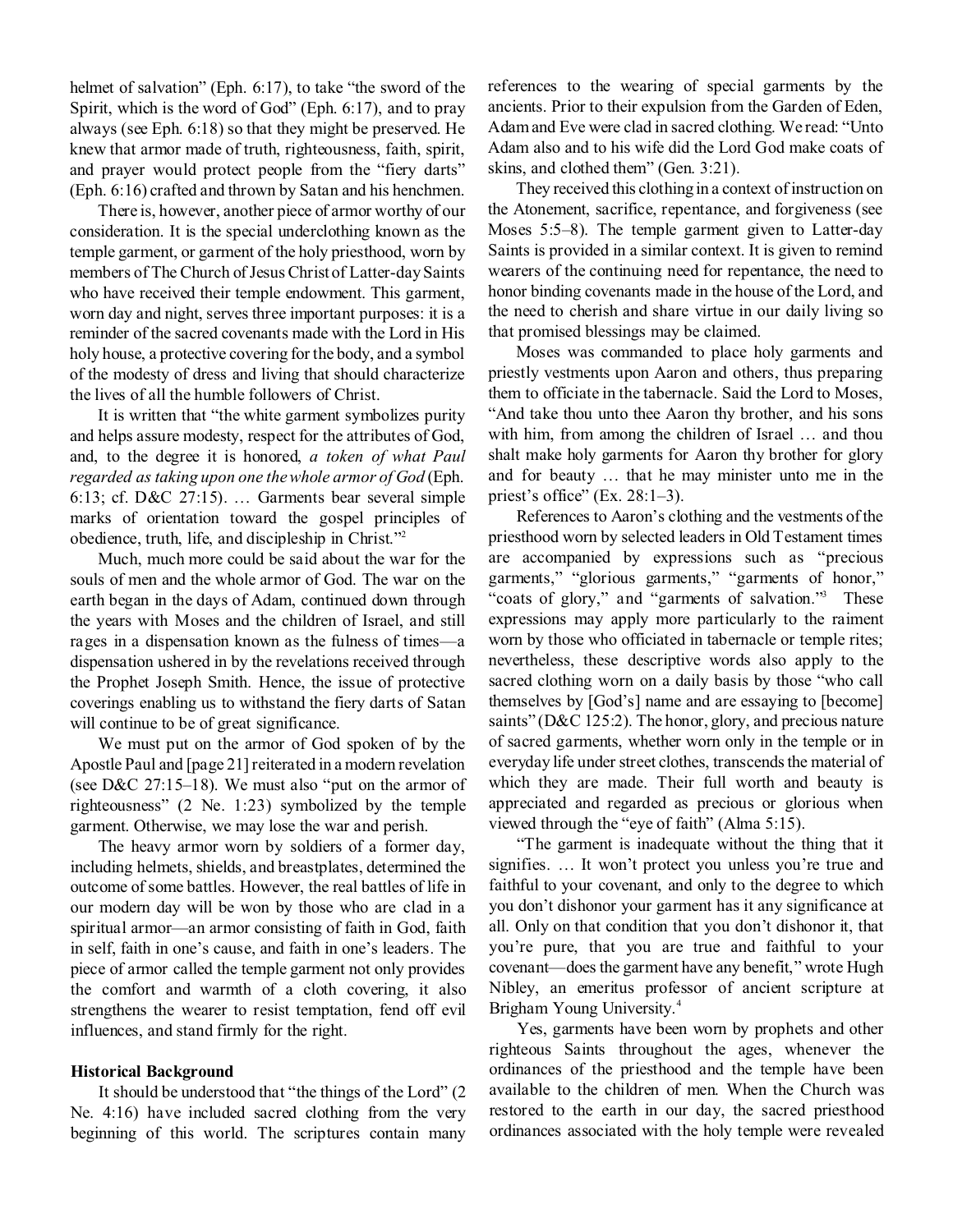anew to the Prophet Joseph Smith. The revelations he received included instructions about the garment.

Many references are found in the scriptures relating to garments and clothing. Enoch declared: "I beheld the heavens open, and I was clothed with glory" (Moses 7:3). Jacob spoke of a day of judgment when "we shall have a perfect knowledge of all our guilt, and our uncleanness, and our nakedness; and the righteous shall have a perfect knowledge of their enjoyment, and their righteousness, being clothed with purity, yea, even with the robe of righteousness" (2 Ne. 9:14). Isaiah rejoiced, saying, "God … hath clothed me with the garments of salvation, he hath covered me with the robe of righteousness" (Isa. 61:10). Alma referred to "all the holy prophets, whose garments are cleansed and are spotless, pure and white" (Alma 5:24). These and other prophetic statements suggest not only a cleanliness and purity within one's soul, but also a spotless covering over one's soul, signifying a life of goodness and devotion to God.

### **Teachings of Modern Prophets**

I fear that too many Church members take for granted the promise of protection and blessings associated with the temple garment. Some wear it improperly, and others remove it to suit whims of circumstance. In such cases, the instructions of modern prophets, seers, and revelators are ignored and spiritual protection placed in jeopardy.

In a letter from the First Presidency dated 3 July 1974, Church members were reminded of the sacred [page 22] nature of the garment: "The sacredness of the garment should be ever present and uppermost in the wearer's mind; … the blessings which flow from the observance of our covenants are sufficiently great to recompense for any mere inconvenience. To break our covenants is to forfeit the protection and blessings promised for obedience to them."<sup>5</sup>

And in a letter to priesthood leaders dated 10 October 1988, the First Presidency made the following important statements regarding how the garment should be worn: "Church members who have been clothed with the garment in the temple have made a covenant to wear it throughout their lives. This has been interpreted to mean that it is worn as underclothing both day and night. This sacred covenant is between the member and the Lord. Members should seek the guidance of the Holy Spirit to answer for themselves any personal questions about the wearing of the garment. … The promise of protection and blessings is conditioned upon worthiness and faithfulness in keeping the covenant.

"The fundamental principle ought to be to wear the garment and not to find occasions to remove it. Thus, members should not remove either all or part of the garment to work in the yard or to lounge around the home in swimwear or immodest clothing. Nor should they remove it to participate in recreational activities that can reasonably be done with the garment worn properly beneath regular clothing. When the garment must be removed, such as for swimming, it should be restored as soon as possible.

"The principles of modesty and keeping the body appropriately covered are implicit in the covenant and should govern the nature of all clothing worn. Endowed members of the Church wear the garment as a reminder of the sacred covenants they have made with the Lord and also as a protection against temptation and evil. *How it is worn is an outward expression of an inward commitment to follow the Savior.*" 6

President Joseph F. Smith had strong feelings about the proper wearing of the garment. Said he: "The Lord has given unto us garments of the holy priesthood, and you know what that means. And yet there are those of us who mutilate them, in order that we may follow the foolish, vain and (permit me to say) indecent practices of the world. In order that such persons may imitate the fashions, they will not hesitate to mutilate that which should be held by them the most sacred of all things in the world, next to their own virtue, next to their own purity of life. They should hold these things that God has given unto them sacred, unchanged and unaltered from the very pattern in which God gave them. Let us have the moral courage to stand against the opinions of fashion, and especially where fashion compels us to break a covenant and so commit a grievous sin."7

In his book, *The Holy Temple*, Elder Boyd K. Packer of the Quorum of the Twelve Apostles explained succinctly why it is so important to wear the garment properly.

"The garment represents sacred covenants. It fosters modesty and becomes a shield and protection to the wearer.

"The wearing of such a garment does not prevent members from dressing in the fashionable clothing generally worn in nations of the world. Only clothing that is immodest or extreme in style would be incompatible with wearing the garment."<sup>8</sup>

What more needs to be said about the garment and the way it is to be worn and treated? The principles are stated clearly, and it is left to the wearers and their consciences to live accordingly. People of faith need not be commanded in all things for they do not endeavor to excuse themselves in the least point or over the absence of a Mosaic code of conduct. But rather, they govern their dress and behavior as God and his prophets have decreed, allowing the justice, mercy, and long-suffering of God to have full sway in their hearts (see Alma 42:29–31).

#### **A Reminder We Carry**

I like to think of the garment as the Lord's way of letting us take part of the temple with us when we leave. It